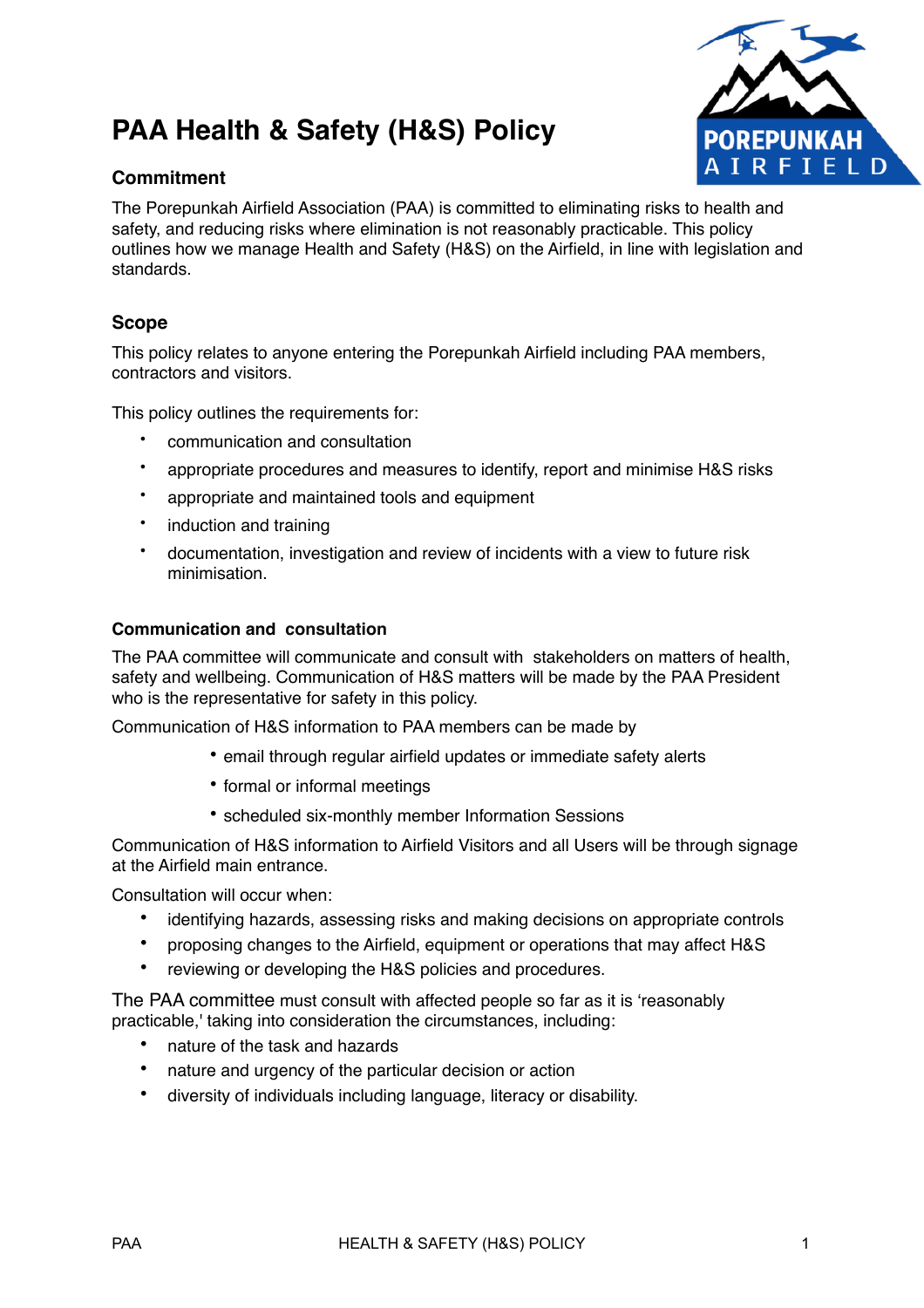## **Reporting and documenting H&S Issues**

H&S issues or hazards can be reported in a variety of ways, including:

- phone call or email to PAA President or committee members
- to the Duty ARO
- site inspections
- maintenance requests
- risk assessments
- meetings

In accordance with the PAA MOU with the Alpine Shire Council the PAA will be responsible for taking action, or where appropriate, notifying Council of action required, regarding issues arising from the serviceability inspections" ………." The Association will, to a reasonable and practicable extent, monitor operations at the airfield. Where the PAA becomes aware of practices which are unsafe or do not conform to aviation legislation, rule and regulations, it will contact the operator and instruct them to cease from such practices and will report to Council's Facilities Manager, as soon as practicable, that it has taken that action. The PAA will be responsible for compliance with legislation relating to occupational health and safety, and civil aviation safety.

### **Resolving H&S Issues**

All H&S issues need to be resolved as soon as possible. Consultation and communication are the best ways to achieve resolution. The issue, process and outcome should be documented. Generally discussing issues identifies acceptable solutions. If this is not possible, the issue resolution process below is used.

If the hazard/issue cannot be rectified immediately, or there is dispute regarding a solution, the President should be notified as soon as practicable.

Where the issue involves an *immediate threat to the health and safety of any person*, any person may direct that the area is isolated and/or all activities cease.

Any reported issue and its resolution must be documented. The issue and agreed outcomes will be communicated to stakeholders using appropriate communication methods.

If an issue takes longer to resolve then anticipated, the President must update stakeholders at regular intervals, to ensure that all parties are aware of the progress.

If resolution cannot be achieved, or an immediate threat remains, WorkSafe may be notified for an inspector to visit and help determine a resolution.

### **Hazard Management Procedure**

### **Hazard Identification**

**A hazard** is anything that has the potential to cause an injury or damage. They can be identified by:

- observations and/or concerns by anyone.
- **hazard and maintenance Inspections**
- incident reports either verbal or written
- **risk assessments**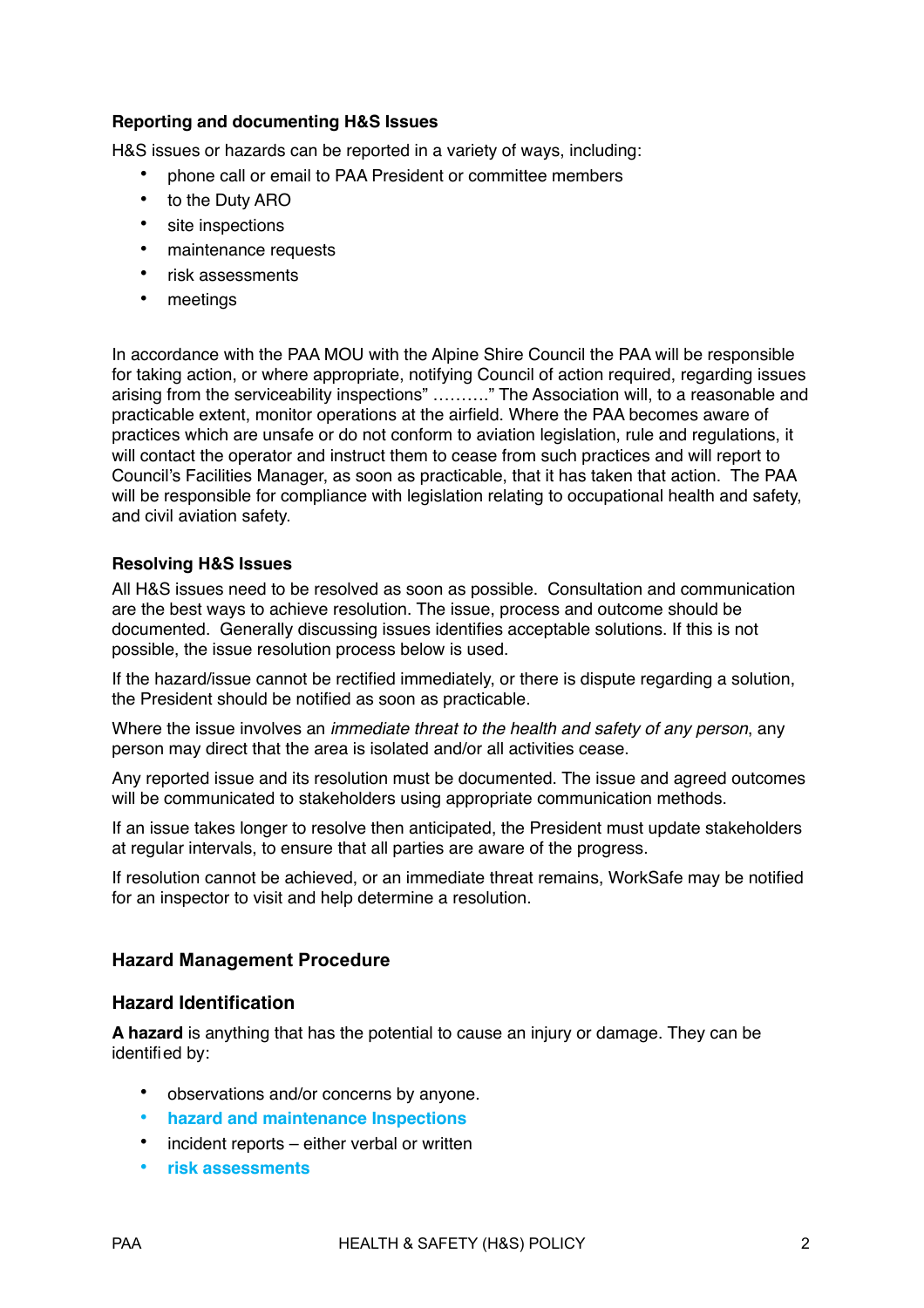• Information in work method statements or Chemical **Safety Data Sheets (SDSs).** 

The PAA committee will maintain a Hazard Register that will list identified hazards and risks, controls implemented and any associated Risk assessments

## **Hazard and maintenance inspections**

The Aerodrome Reporting Officer will conduct fortnightly hazard inspections. Refer to the PAA Aerodrome Reporting Officer Policy (ARO) for more details.

The committee and / or it's delegates will conduct a hazard and maintenance inspection at least every three months to:

- Review maintenance of the Airfield
- Identify any new hazards and implement controls
- monitor and evaluate the effectiveness of current H&S practices
- encourage involvement in H&S.

Inspections involve a physical walk around all areas of the airfield checking items listed on the **Hazard & Maintenance form**.

The PAA President is responsible for ensuring that hazard and maintenance inspections are undertaken quarterly (within 2 weeks) prior to PAA Committee meetings

If any issues are identified, action should be taken to address and resolve. If appropriate resolution is not possible further actions may include:

- undertaking a documented risk assessment for committee consideration
- seeking specialist advice.

Issues that cannot be immediately rectified are to be documented and rectified as soon as possible. Issue is to be communicated to members of the PAA.

### **Hazard Reporting**

If you identify a hazard you are responsible for ensuring it is reported on in a timeframe that is appropriate and reasonably practicable for that hazard. Report orally or in writing to a PAA Committee member. If not immediately resolved, the issue must be tracked on the H&S **Action Plan** maintained by the PAA Committee.

The PAA committee is responsible for ensuring any immediate risks to safety are addressed promptly, or that the hazard is appropriately isolated.

### **H&S risk management**

#### **Risk identification**

There are a number of different ways of identifying risks, including:

- observations reported
- incidents
- hazard inspections or reports
- Chemical Safety Data Sheets (SDS)

#### **When is a risk assessment required?**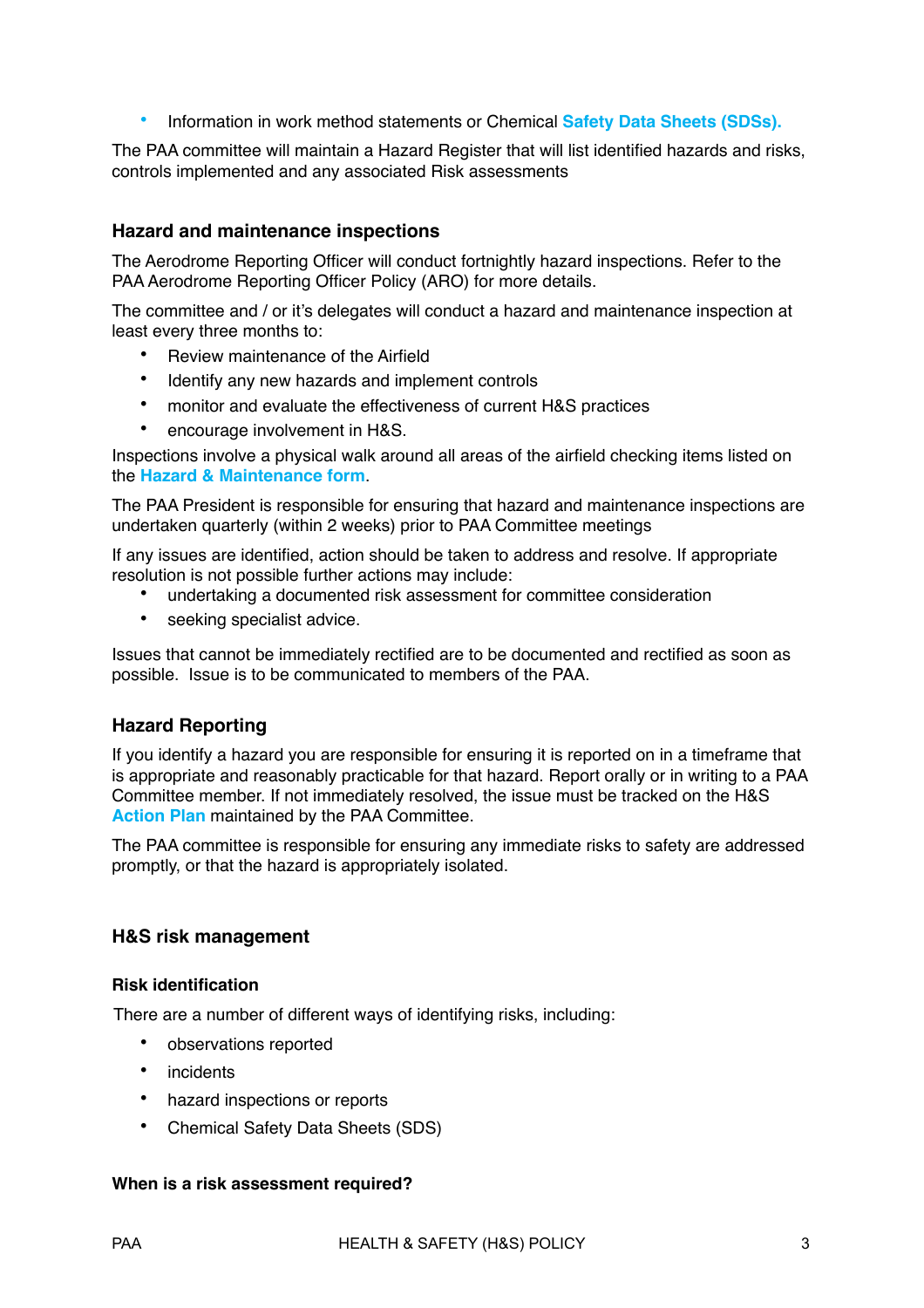A risk assessment should be undertaken prior to new or changed tasks, procedures or equipment, to ensure it is not going to create other H&S risks. A risk assessment can be a dynamic "on the spot" consideration eg before opening a hangar door on a windy day or a complex and documented process eg engaging a contractor to spray weeds

An assessment of risk and control measures shall be undertaken:

- before purchasing goods and services
- on receipt of goods and services
- before manual handling
- prior to the new task or changed activity commencing
- when new information regarding H&S hazards and risks become available
- at least every five years
- following the implementation of new control measures (within 2 months or sooner if required).

#### **Risk Control**

Control mechanisms are used to manage risks. The hierarchy of control below should be used to consider the most effective and practical level of control. Elimination is considered most effective, and Personal Protective Equipment (PPE) the least effective. It may be necessary to use more than one control measure, or use an interim measure.



#### **Risk Review**

The PAA Hazard Register is a living document and should be reviewed regularly. Risk assessments should be reviewed every five years, however a review is required when:

- a concern is raised
- a process changes
- a legislative requirement changes
- the risk rating changes substantially.

Any new control must be reviewed within 2 months, or sooner if required.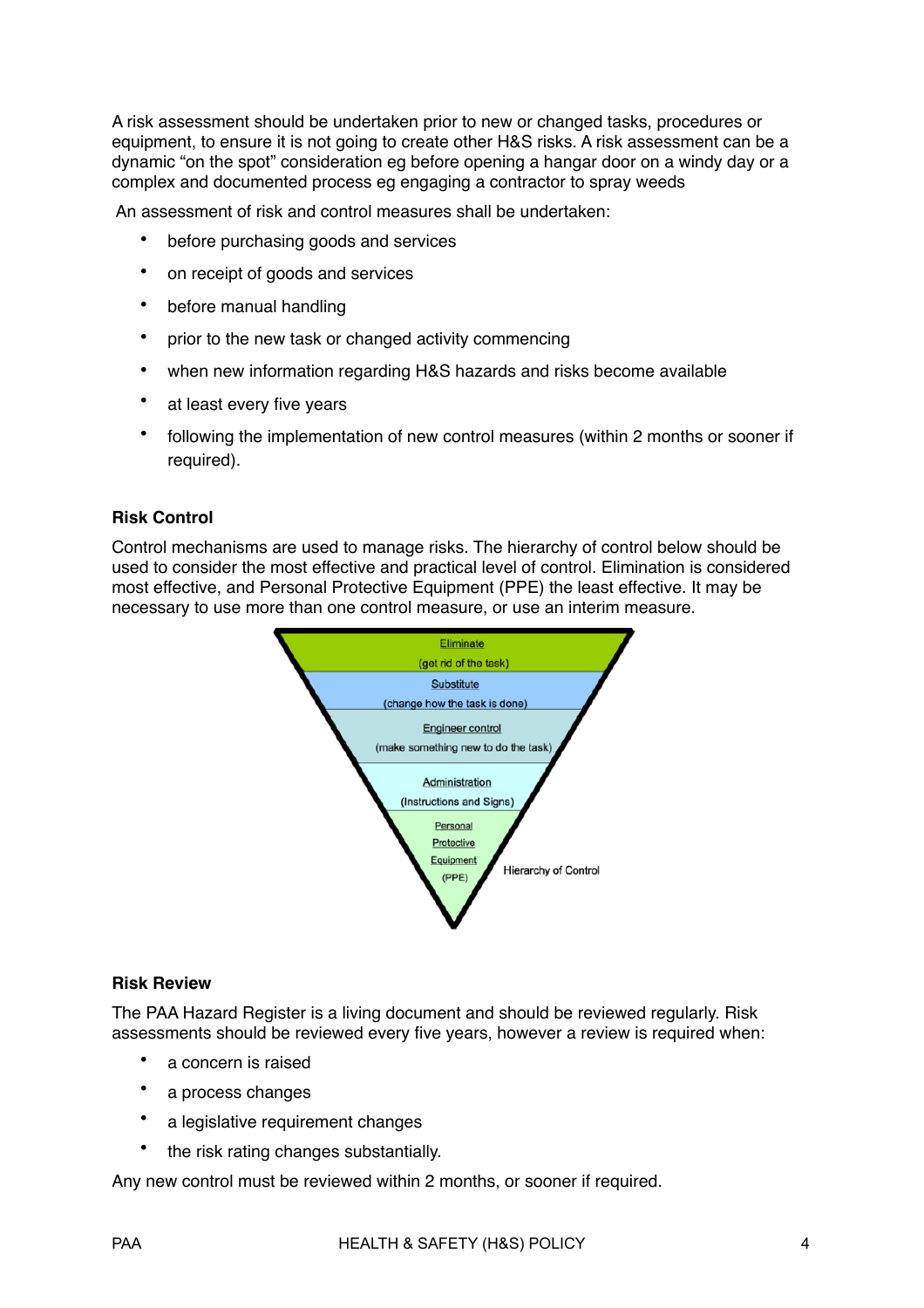# **First aid and personal protective equipment\* (PPE)**

The PAA is required to provide a safe environment, with adequate facilities including first aid kits and PPE for members. Contractors are required to provide their own PPE

The first aid kit must be in a container that is easily recognisable, accessible and protects the contents from dust and damage. It must contain:

- basic first aid notes
- disposable gloves\*
- resuscitation mask
- individually wrapped sterile adhesive dressings
- sterile eye pads (packet)
- sterile coverings for serious wounds
- triangular bandages
- safety pins
- small sterile unmedicated wound dressings
- medium sterile unmedicated wound dressings
- large sterile unmedicated wound dressings
- non-allergenic tape
- rubber thread or crepe bandage
- scissors

## **Purchasing goods and services (including plant and machinery)**

We must consider H&S when purchasing or acquiring any goods (including plant and equipment) or services, and ensure there are safe systems of work.

#### **What are goods, services, plant and equipment?**

**Goods** are consumable items, such as markers, chemicals and signs.

**Services** are tasks performed by individuals, such as contractor and maintenance work.

**Plant** is any piece of machinery, appliance or tool e.g tractors.

**Equipment** is any equipment used to undertake a task, including Radios, PPE

#### **Selection of a supplier of goods and services**

A supplier must:

- be able to provide the good or service at a competitive price and in a timely manner
- provide after sales support, advice and provision of technical information including Safety Data Sheets (SDS's) or safe operating instructions if required.

### **Purchasing and acquisition of plant and equipment**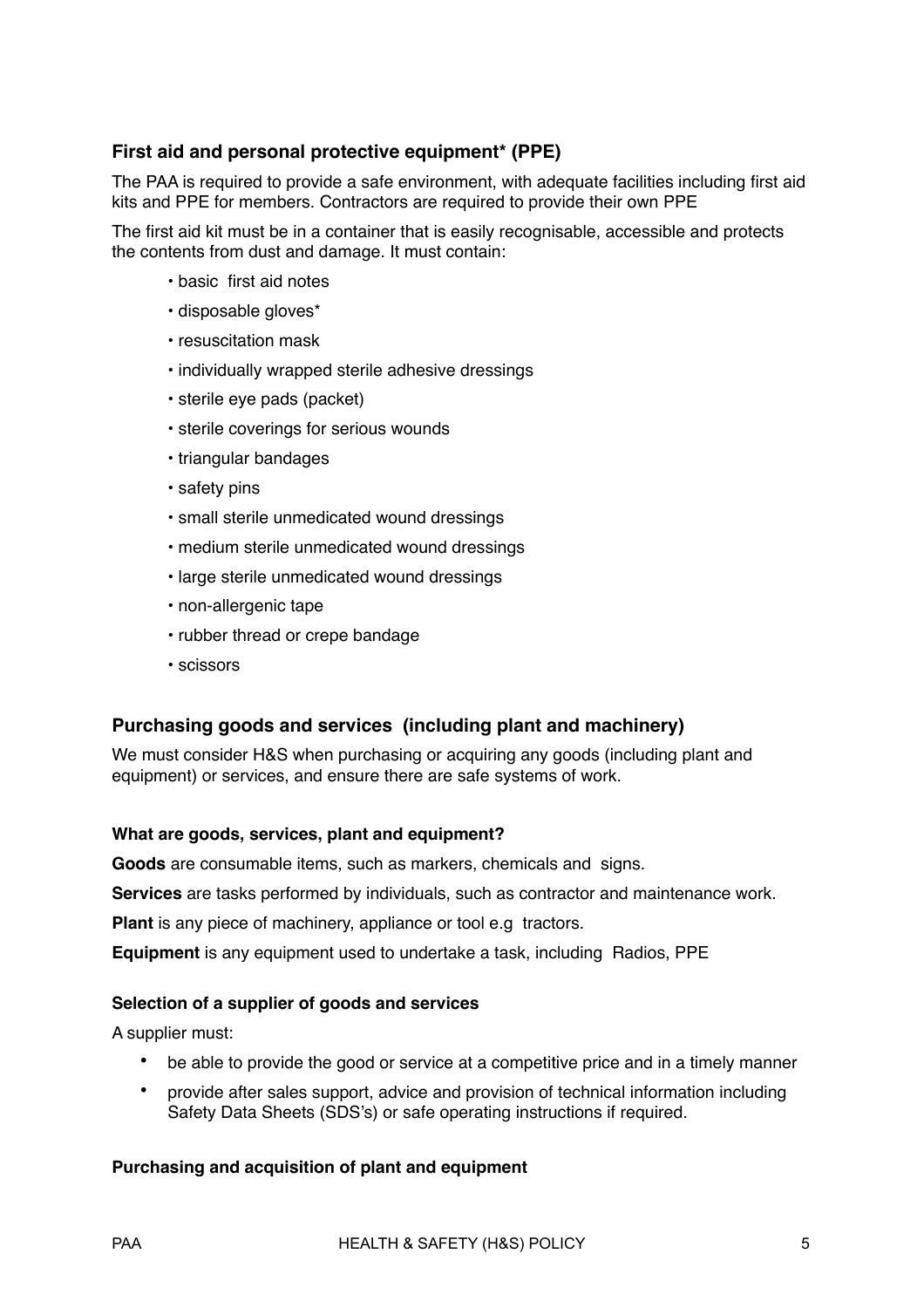Our only plant and equipment requirements relate to mowers, tractors and minor equipment for maintaining the airfield. We will provide relevant training and information to members in the use of this equipment. (Contractors are responsible for meeting their plant and equipment requirements.) A pre-purchase check must be undertaken to ensure it is appropriate for the required task before purchase.

Equipment must meet applicable Australian Standards. The manufacturer or supplier also has a responsibility to advise of any known hazards and means of control. This will be detailed in the product operating manual, and should be used to inform the development of a Safe Work Practice for the item where required.

## **Asset/Equipment register**

Plant and equipment must be maintained appropriately and in good working order. This includes preventative and emergency maintenance. An asset/equipment register supports this, and details relating to this are found in the Maintenance Procedure.

The register should include where relevant:

- Type of equipment
- Description of the equipment
- Manufacturer
- Make
- Model or Serial Number
- Registered item number
- Where the item is located
- Service Contract Name
- Date of last service
- Date of next service
- Service Frequency
- Disposal Date

The asset/equipment register will be held centrally by the PAA Secretary, with local copies onsite in the tractor shed.

All items of equipment or plant owned by PAA should be included on the asset/equipment register. These items include:

- Mowers and Tractors
- Small Equipment
	- o Hand mower
	- o Line trimmers
	- o Blowers, etc.

There may be other equipment over the value of \$1,000 that do not require preventative maintenance or service agreements, eg computers. The purchase and disposal of this equipment should still be included on the asset/equipment register.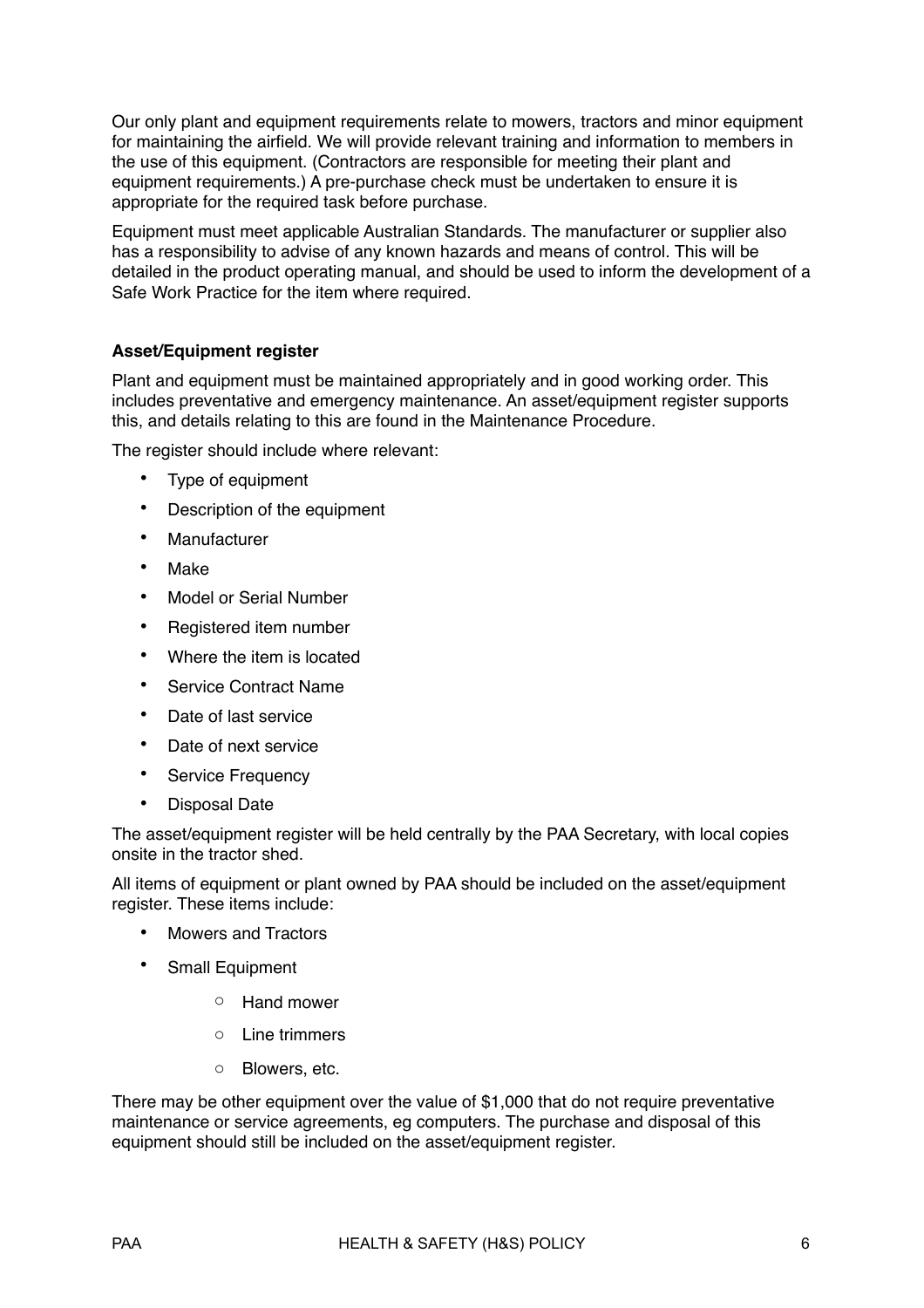#### **Risk assessments for use of equipment**

Before powered equipment can be used, the associated risk assessments must be completed and any identified hazard controlled to an acceptable level. A Safe Work Practice must also be developed.

#### **Disposal of assets and equipment**

No powered mobile plant, plant or equipment may be disposed of without the authorisation of the PAA President, who updates the asset/equipment register and discusses how it will be disposed of.

### **Electrical safety**

Electrical equipment (if any):

- should be inspected during quarterly hazard inspections
- requires scheduled tagging and testing by a qualified person
- should be tagged out if faulty until repaired or disposed of
- should be reviewed If equipment is rarely used
- should not be used or stored in wet areas

Prior to using electrical equipment staff should ensure:

- it has a current test and tag sticker
- there is no obvious damage or defects
- power cords do not have exposed wires
- it is not used near water
- double adaptors are connected directly into the wall outlet
- extension leads are uncoiled when in use.

#### **New Equipment**

Purchased new electrical items does not require testing and tagging until the next scheduled date of testing. New equipment must be recorded on the site asset/maintenance register to indicate the purchase date and schedule tag and testing based upon AS/NZ 3760 In-Service Safety Inspection and Testing of Electrical Equipment 2003. Tag and testing of hired equipment is built into the hire contract.

## **Chemical Management and Safety Data Sheets (SDSs)**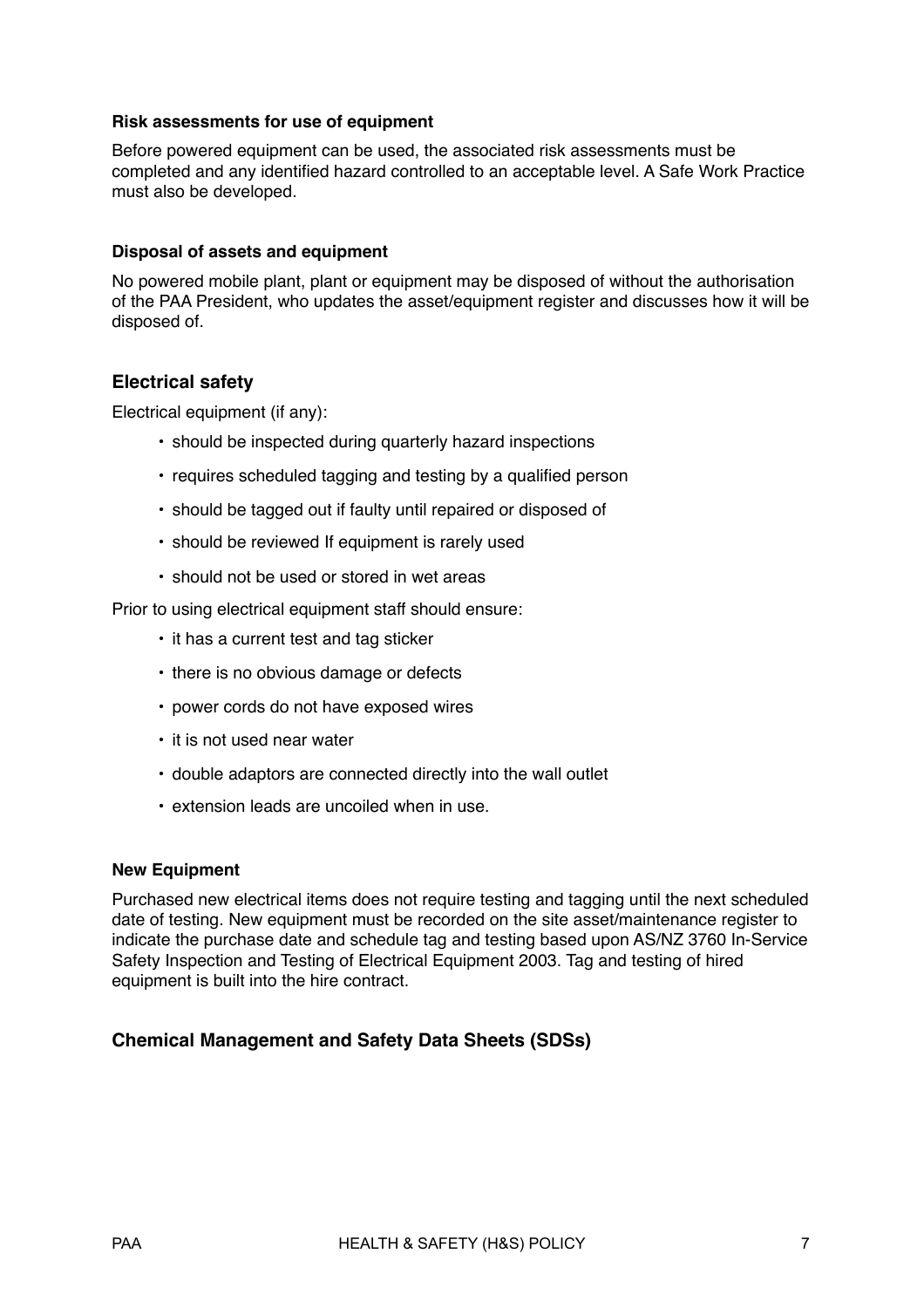SDSs (Safety Data Sheets) provide information about chemical substances, including usage, storage, ingredients, possible health affects , etc. There should be one for each chemical in the workplace. The SDS must be known to, and be accessible by all staff. The issue date (from the manufacturer) must fall within the last five years, or an update is required, which is the responsibility of the manufacturer. Where an SDS is required it will be listed on the policy matrix with an applicable review date.

# **Induction and training**

PAA members and contractors will have H&S induction and training as required.

All new members will have an induction that covers our policies, procedures, and practices, as well as site specific requirements.

Site induction requirements vary, but the fundamental principles are ensuring the person is aware of:

- access and security
- how to safely navigate the site and find things like first aid kits or forms
- where they can store their belongings and access bathroom facilities
- how to safely operate any equipment on site
- site routines
- general amenities in the local area
- relevant H&S considerations
- emergency procedures and contacts.

## **Incidents, injuries and reporting**

**A Worksafe (Vic) notifiable incident** is any incident involving any person at a workplace that results in:

- the death or serious injury of any person
- an injury requiring medical treatment within 48 hours of exposure to a substance
- an injury requiring immediate treatment as an in-patient in a hospital
- an injury that requires immediate medical treatment for:
	- o loss of bodily function e.g. broken bones, loss of consciousness
	- $\circ$  serious laceration e.g. any laceration that requires one or more stitches or treatment to prevent loss of bodily fluids or infection
	- o amputation of any part of the person's body
	- o serious head injury
	- o serious eye injury
	- o electric shock
	- o spinal injury.

An incident is also notifiable if it involves:

- the collapse or partial collapse of a building or structure
- an implosion, explosion or fire
- the escape, spillage or leakage of any harmful substance including dangerous goods that has potential to cause an injury that would have been notifiable.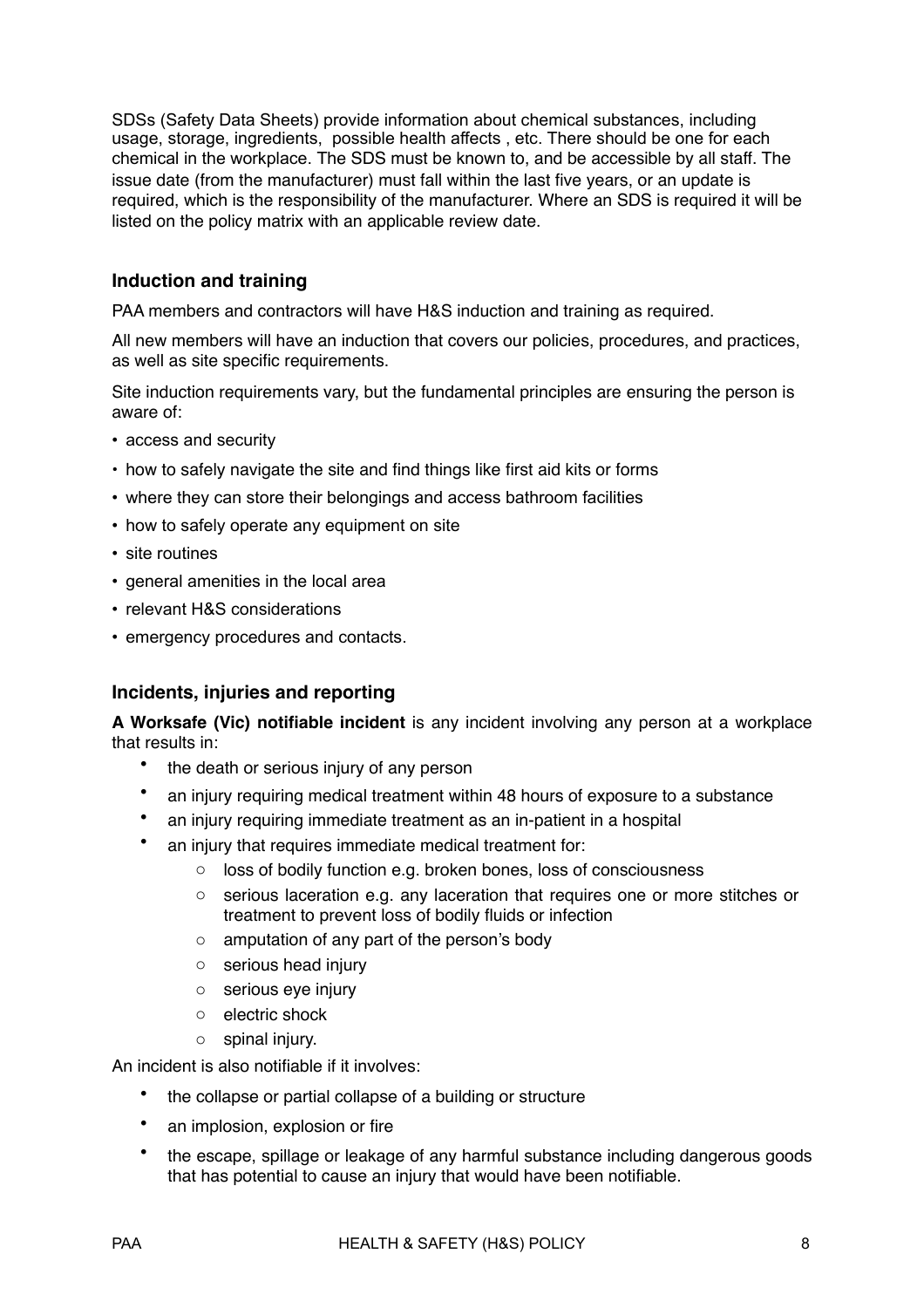• the fall or release from a height of any plant, substance or object that has potential to cause an injury that would have been notifiable.

Appropriate medical attention for the affected person and/or other emergency services according to the nature of the incident must be sought first. WorkSafe (Vic) must be notified of any notifiable incident that involves any person.

The PAA President or delegate at the incident scene must telephone the **Alpine Shire Council - Risk Officer on 03 5755 0555** to advise of a notifiable incident. ASC will notify WorkSafe immediately after a notifiable incident occurs, once the safety needs of all involved have been met. All actions must be documented.

When reporting a notifiable incident the following information must be supplied:

- address of where the incident occurred
- name of the injured/deceased person, details of the injury and a brief description of what happened
- contact details of a person at the incident site or the manager
- whether the police, ambulance or other emergency services were involved.

[Worksafe](http://www.workcover.vic.gov.au) (Vic) must also receive written notification within 48 hours of the incident. Once the form is completed on line, a copy must be retained.

Any injuries must be documented.

The insurer must be notified within 48 hours.

### **WorkSafe Inspections**

WorkSafe Inspectors have the legal power to enter any Victorian workplace where people are working, at any time.

#### **On arrival the WorkSafe Inspector will**

- Identify themselves using their identification badge
- Ask to speak to the site manager
- Ask to speak to the H&SR (if there is one on site)

#### **During their visit an inspector can**:

- Ask to be shown around
- Ask questions about the work done on site
- Ask to see (this list is not exhaustive)
	- o copies of incident reports
	- o Safe Work Practices
	- o hazard inspections
	- o maintenance records, equipment registers, emergency procedures
	- o risk assessments
	- o H&S action plan

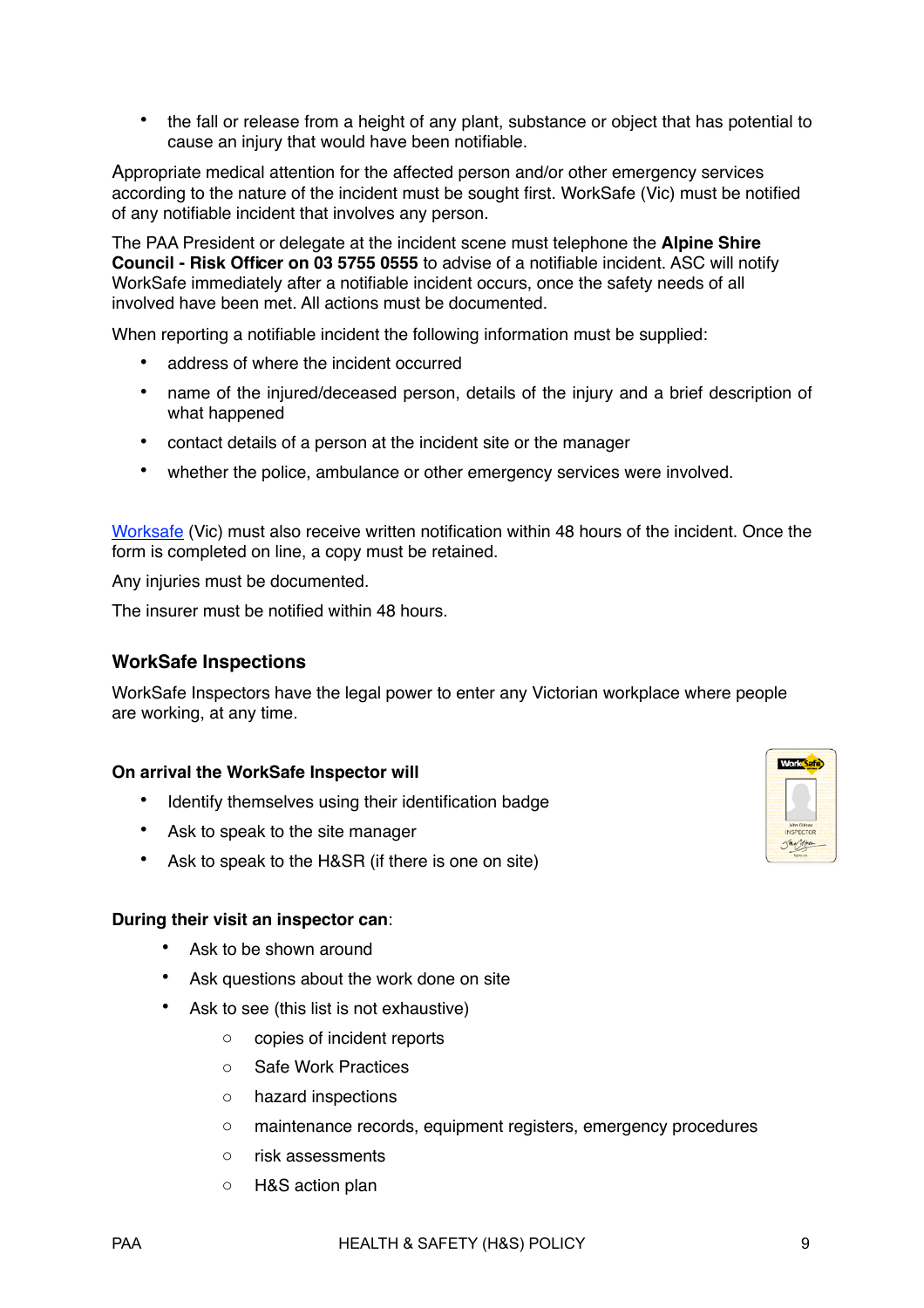## **At the end of their visit the inspector:**

- writes an Entry Report, which will be left at the service
- may issue Improvement Notices.

## **PAA President must:**

- check the identification of the inspector, and once satisfied with their identity, allow them to access the site.
- answer any questions asked by the inspector, and allow them to see any paperwork they request
- if the Inspector requests copies of documents get them to detail which documents they require in their Entry Report.

## **Responsibilities**

Everyone is responsible for ensuring their own health and safety in the workplace, and H&S of others who may be affected by their actions or omissions.

#### **PAA President** is responsible for:

- ensuring H&S policies and procedures are kept up to date
- acting as the H&S representative for members, contractors and Worksafe.
- ensuring the first aid kit requirements are met and reviewing changed requirements

#### **All Members** are responsible for:

- working in line with this policy including reporting hazards
- dressing safely (PPE) for the task
- facilitating and reporting WorkSafe inspector visits
- participating in related training and development.

#### **Contractors** are responsible for:

- working in line with this policy, their contract and induction
- working in line with legislation applicable to their industry
- meeting specific H&S requirements such as safety signage, PPE, plant and equipment, chemical management etc
- maintaining own electrical equipment
- providing work method statements
- seeking approval for work required outside agreement
- written reports as agreed.

### **H&S Policy questions and feedback**

If you would like a copy of this policy, or if you have any privacy questions or feedback, please contact us at: [info@ypok.org.au](mailto:info@ypok.org.au)